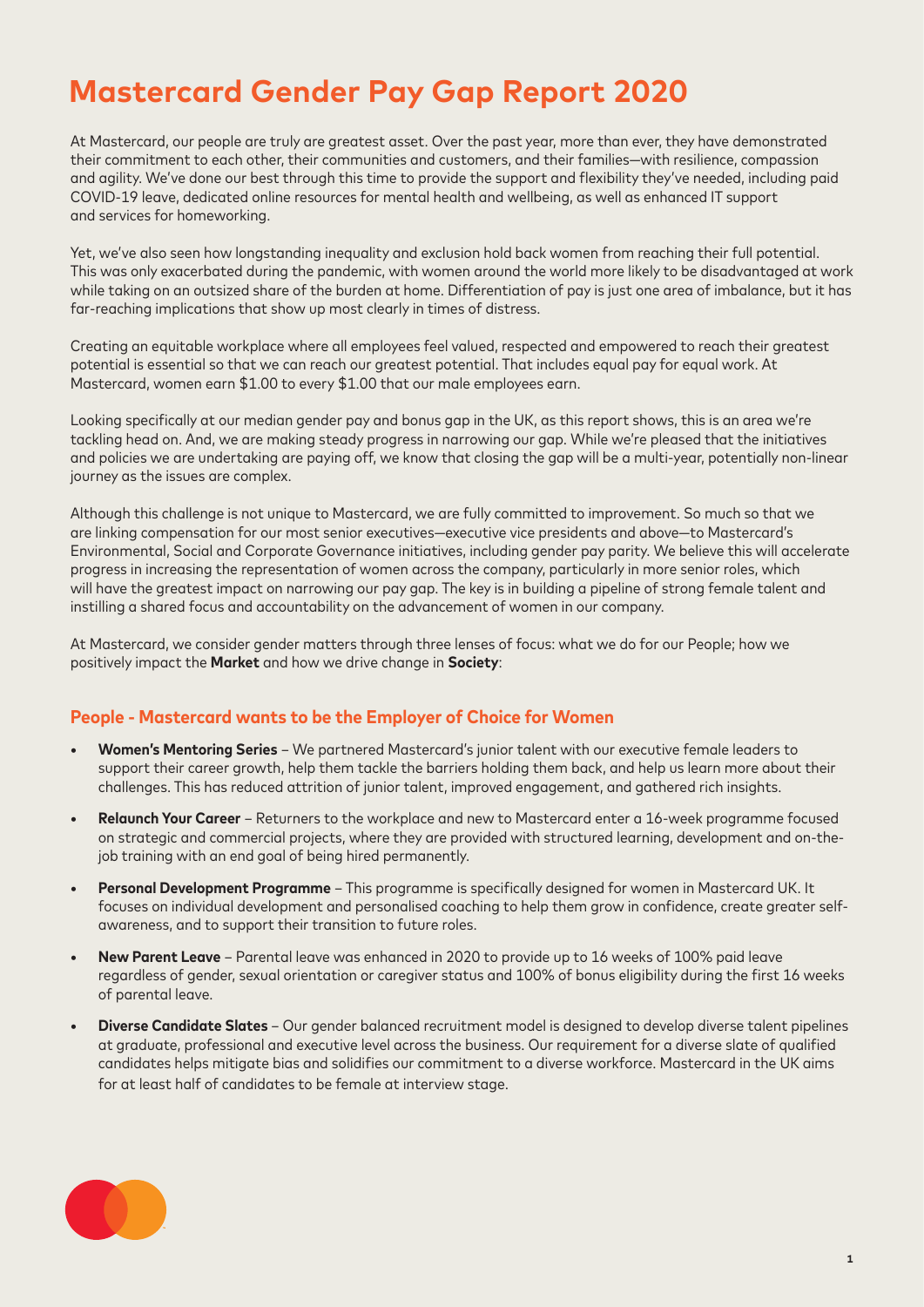## **Market - Mastercard wants to be the Brand of Choice for Women**

- **• Global SME Pledge** We plan to reach 25 million women entrepreneurs with solutions that can help them grow their businesses.
- **• Financial Alliance for Women and the 30% Club** Two key Mastercard partnerships focused on breaking down the barriers women face in their careers.
- **• Start Path**  Through our Start Path programme we're pushing our network of investors and angels to help increase the number of female founders and give them a path to scale up.
- **• Serving on Boards**  We are encouraging our female leaders across the company to gain experience serving on both for-profit and non-profit Boards. This allows them to have a meaningful impact in their community and, at the same time, extend their professional networks and strengthen their future career paths.

### **Society - Mastercard wants to be the Partner of Choice for Women**

- **• \$100M early-stage venture fund** Mastercard leads an investment fund launched by Astia to invest in high-growth companies that have at least one female equity holding executive.
- **• Girls4Tech**  Mastercard has committed to educating **five million** girls in technology, cybersecurity and AI principles with our curated tech education and skills programme by 2025.
- **• Young Enterprise** In the UK, Mastercard has a partnership with Young Enterprise to provide support to secondary schools and help young people grow their employability, enterprise and financial skills.



#### **Mean and Median bonus and pay gap change since 2017**



The above charts relate to all UK employees.